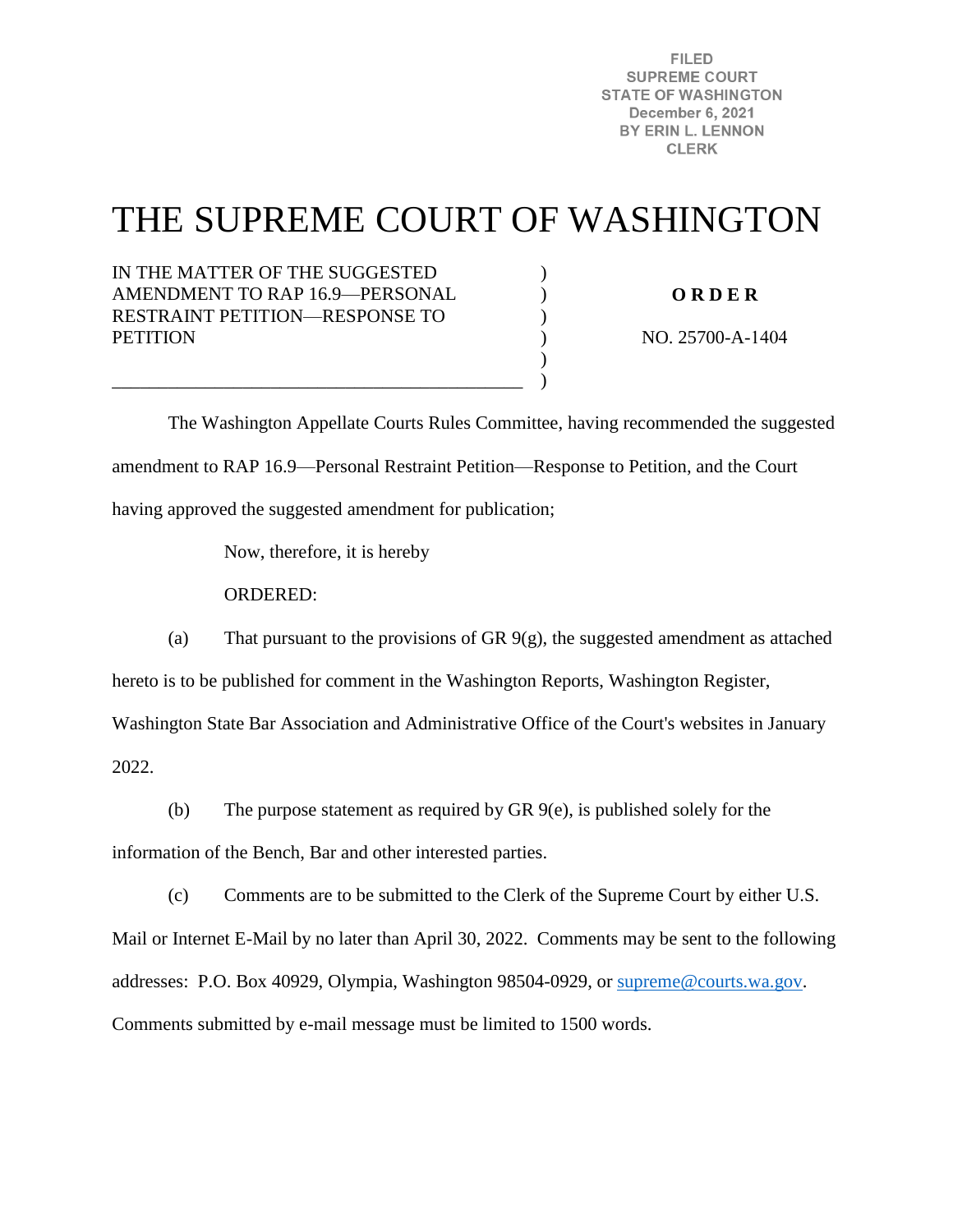# Page 2 ORDER IN THE MATTER OF THE SUGGESTED AMENDMENT TO RAP 16.9—PERSONAL RESTRAINT PETITION—RESPONSE TO PETITION

DATED at Olympia, Washington this 6th day of December, 2021.

For the Court

Couzalez C.J.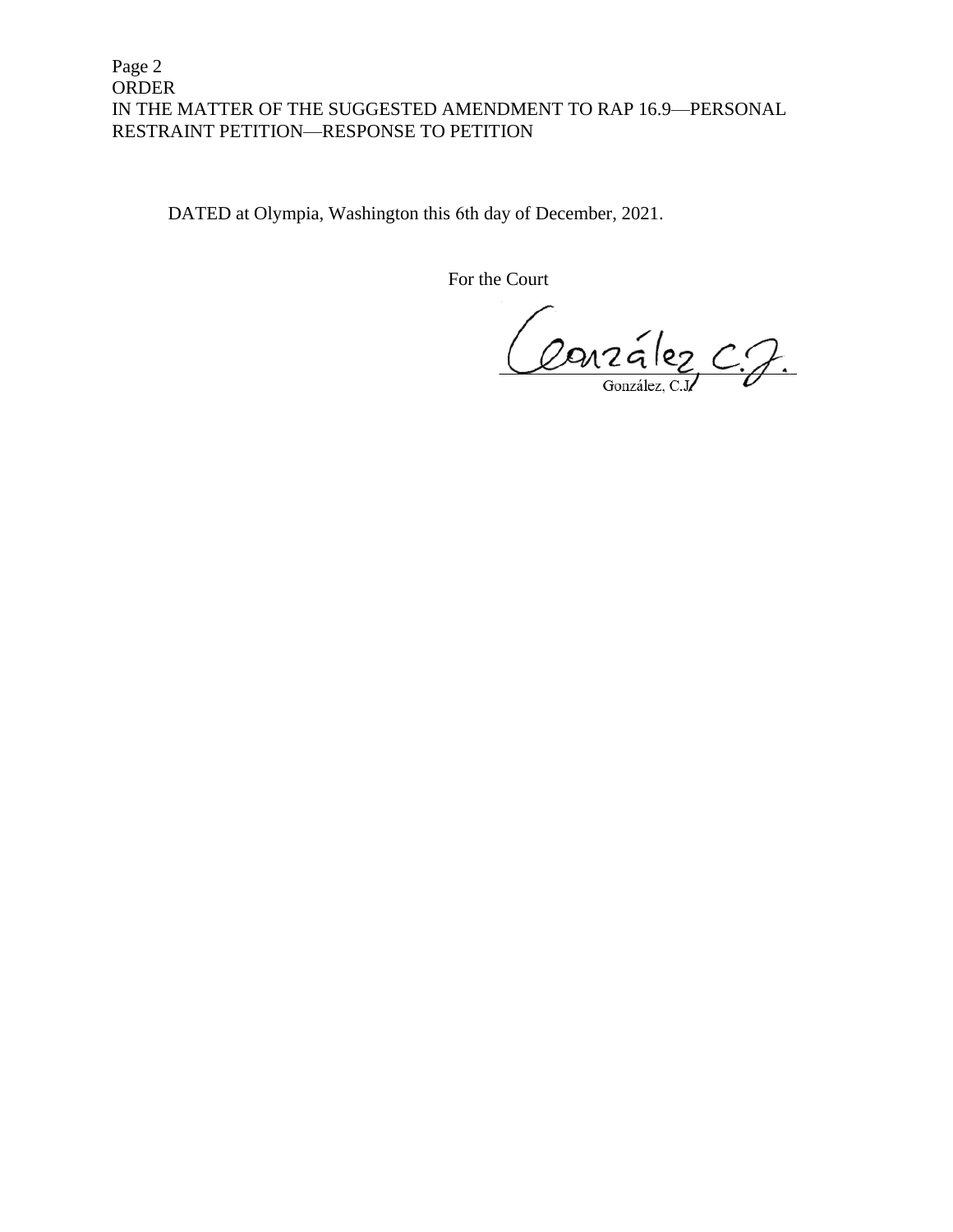## **GR 9 COVER SHEET**

#### **Suggested Amendment**

### **Rules of Appellate Procedure**

## **Rule 16.9 – Personal Restraint Petition – Response to Petition**

**A. Proponent:** Washington State Court of Appeals Rules Committee

**B. Spokesperson:** Judge Bradley Maxa, Chair

**C. Purpose**: RAP 16.9 addresses the expectation of a response to a personal restraint petition. The rule currently consists of two subparts. Subpart (a) identifies the required contents of and sets the time limit for filing a response to a personal restraint petition. Subpart (b) is a discretionary mechanism for directing a respondent to admit or deny a specific allegation. The rule does not limit the length of a response. The proposed amendment would add subpart (c), which proposes setting the length of the response by reference to RAP 18.17's length limitation for a personal restraint petition (i.e., 12,000 words (word processing software) or 50 pages (typewriter or handwritten)).

**D. Hearing**: Not requested.

- **E. Expedited Consideration**: Not requested.
- **F. Supporting Material**: Suggested rule amendment.